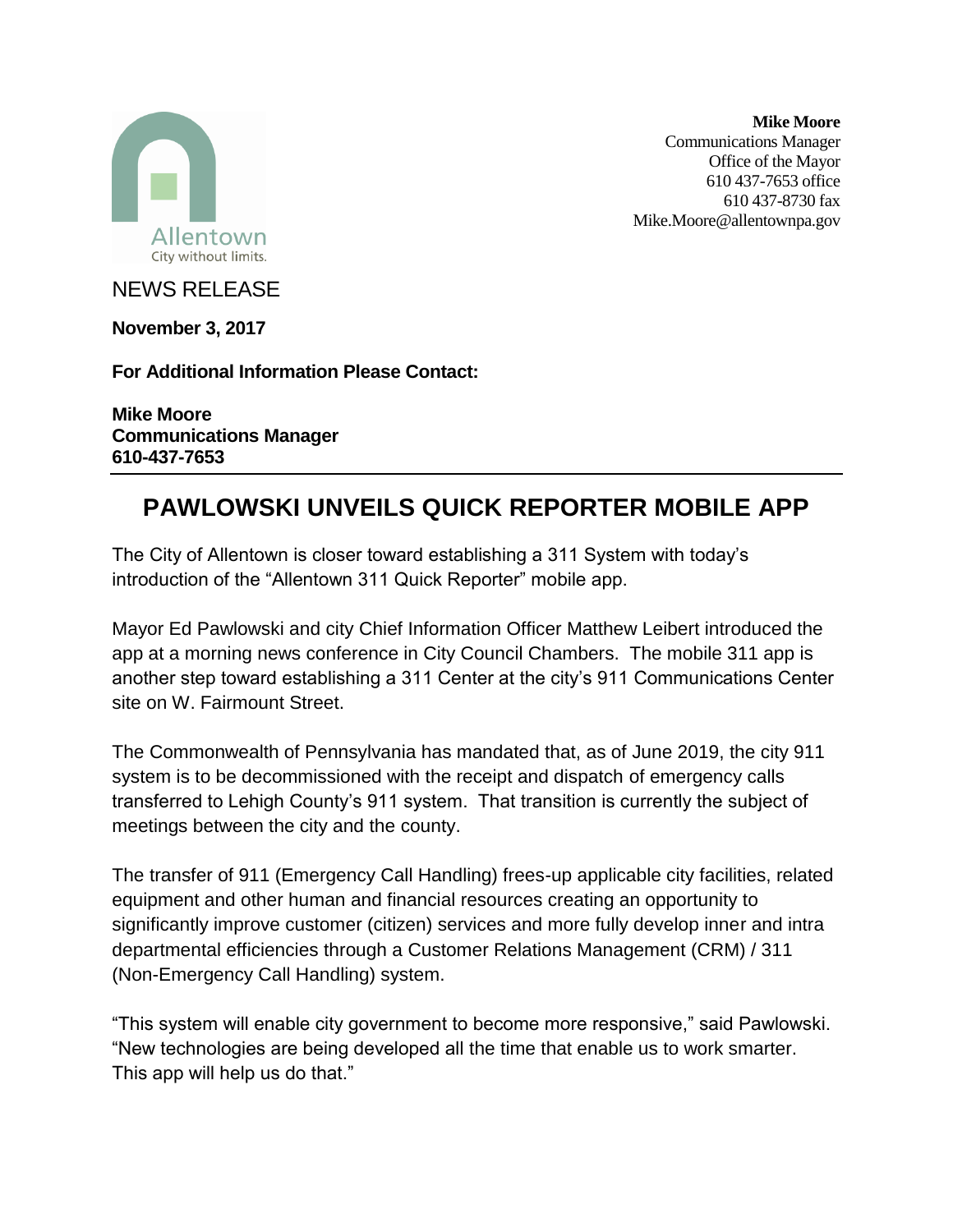A 311 system is not just a computer system but, a system comprised of people, processes, technology and data. The "Allentown 311 Quick Reporter" is one of the pieces of the puzzle and the official/published name of the app that is available today as a free app in the Apple app store & the Google Play store by searching for "Allentown 311."

According to Leibert, "The "Allentown 311 Quick Reporter" is a crowdsourcing app. Crowdsourcing apps are an innovative category of apps that enable a process in which individuals or organizations (in this case "Allentown") contribute information from a large group of unknown individuals ("the crowd"). We are leveraging the collective power of our city of 118,000 to become active participants in their local government."

Citizens are able to quickly report problems or observations through the application. The reports are delivered to city staff through the city's GIS mapping system. Staff members have access to an Operations Map & dashboard where reports can be reviewed and assigned to the appropriate part of the agency.

The app is an extension of the city's GIS which stores records of parcels, addresses, roads, boundaries and just about anything the city is required to manage. Now, the city staff will manage these citizen observations within the same mapping system giving immediate context to where & what type of incidents are occurring.

The 311 system will make city government more responsive and accountable to Allentown citizens and is cost effective. The app was developed with in-house resources and support from the city's GIS vendor, ESRI. ESRI delivered these new capabilities this summer as part of bi-annual software support and maintenance. The ability for GIS staff to develop apps and deliver map based dashboards to staff and the public is an excellent opportunity for the city to work smarter and be more transparent. Eventually the city will be able to push the data collected back out to the citizenry through the city's open data portal, opendata.allentownpa.gov and our mapping portal maps.allentownpa.gov.

Leibert explained that there are more than 50 types of observations that can be submitted. Once the app is launched on a user's device, you see a home screen with two options, New & Drafts. Choose New, and you are presented with a Disclaimer screen with some information about true emergencies and the city's hours of operation. On the Select Report Type screen you choose a report type. Next you provide location information. You can use the "target" button on the map and the app will use the GPS of your device to zoom the map to your location. Optionally, you can search for an address and also zoom to a location of the map. On the Add Photo screen, you have